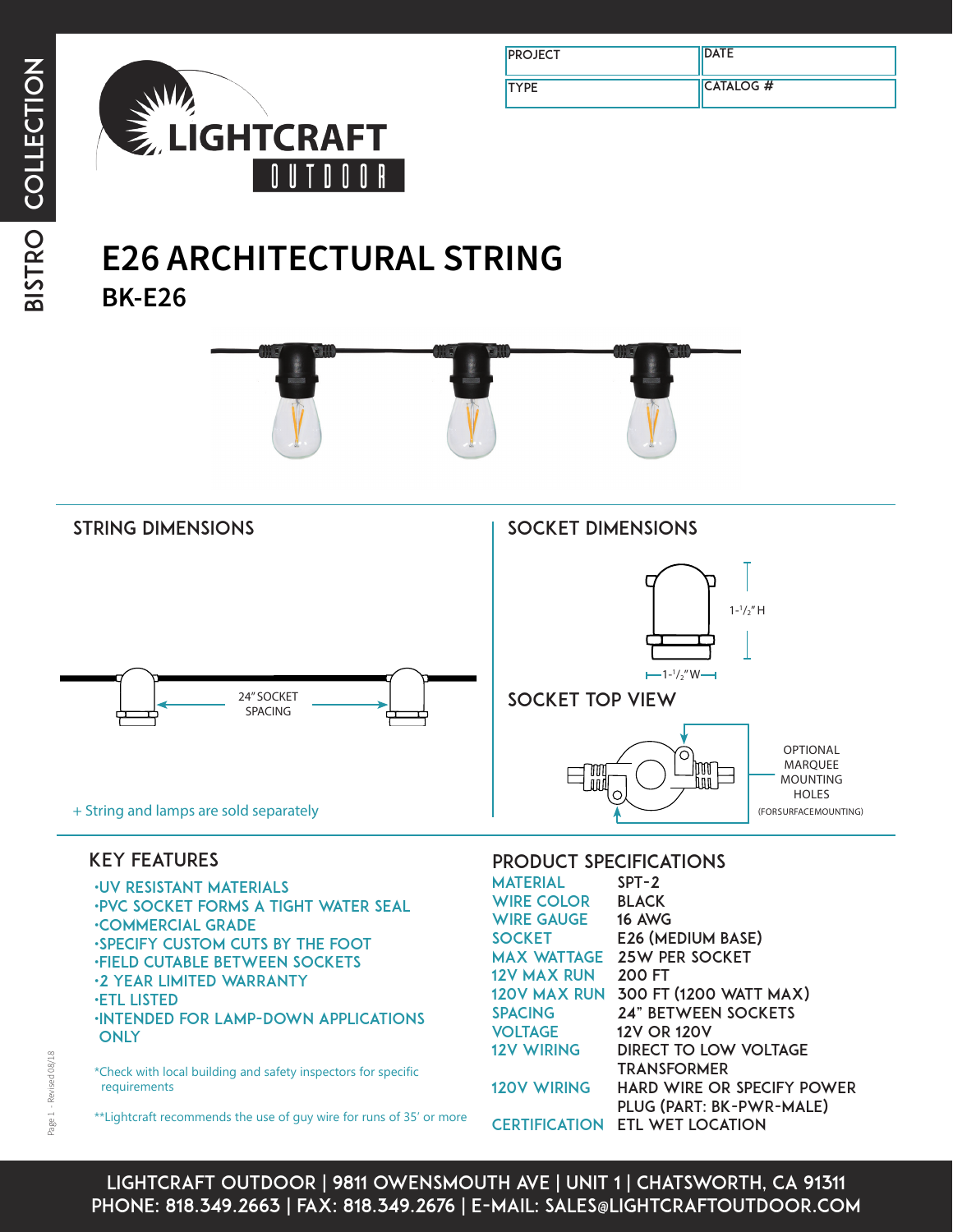

| <b>PROJECT</b> | <b>IDATE</b>     |
|----------------|------------------|
| <b>TYPE</b>    | <b>CATALOG #</b> |

# **S14 LAMPS (OUTDOOR/INDOOR RATED)**



Lightcraft Outdoor's LED Filament Collection offers a dimmable 1W vintage style filament LED with an antique 2400K warm white light output. Available in 12VAC to easily integrate with your low voltage landscape lighting system. Also available in 120VAC.

12V FILAMENT LED 120V FILAMENT LED S14 LAMP DIMENSIONS



LED-BK-S14-1-12-FIL

WATTAGE 1W 2400K 45 YES\* VOLTAGE 11V AC - 13V AC BASE MEDIUM (E26) KELVIN LUMENS DIMMABLE



120V AC MEDIUM (E26)



Dimensions for all S14 lamps on this page.

BASE \*PRIMARY SIDE DIMMING: Requires LED magnetic low voltage (MLV) or LED electronic low voltage (ELV) dimmable transformer and compatible LED dimmer (MLV OR ELV) For more information see installation guidelines

VOLTAGE

+ Fully tested with Lutron Diva (DVLV-600P) dimmer and Lightcraft dimmable transformers

\*LOW VOLTAGE SIDE DIMMING: Requires Lightcraft 12V In Line Dimmer

## **DECORATIVE BISTRO SHADES (FOR E26** *NON SUSPENDED* **BISTRO STRING ONLY)** These shade options are ideal for customizing the look of the architectural bistro string.

The shades also serve to achieve a DARK SKY design and avoid overhead light pollution.





OUTSIDE FINISH INSIDE FINISH BRONZE (BZ) WHITE REFLECTIVE HAMMERED SHADE



BK-411-BZ 8"W X 2"H ALUMINUM BRONZE (BZ) INSIDE FINISH WHITE REFLECTIVE MODEL DIMENSIONS MATERIAL OUTSIDE FINISH



MODEL BK-511-BZ DIMENSIONS 4-1/2"W X 2-3/4"H MATERIAL ALUMINUM OUTSIDE FINISH BRONZE (BZ) INSIDE FINISH WHITE REFLECTIVE

lightcraft outdoor | 9811 owensmouth ave | unit 1 | chatsworth, ca 91311 phone: 818.349.2663 | fax: 818.349.2676 | e-mail: sales@lightcraftoutdoor.com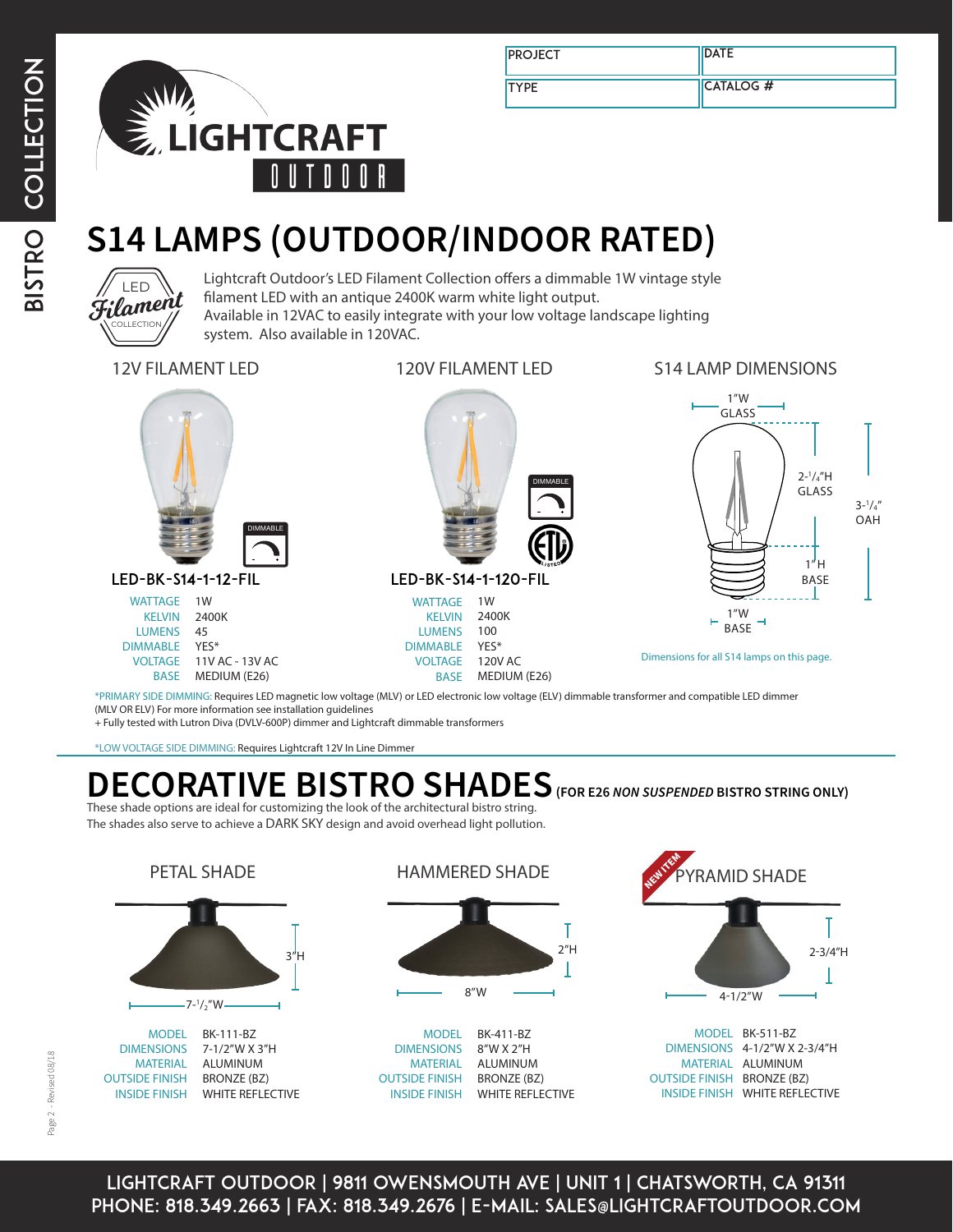

| <b>PROJECT</b> | <b>DATE</b>      |
|----------------|------------------|
| <b>TYPE</b>    | <b>CATALOG #</b> |

#### **MOUNTING INSTALLATION ACCESSORIES** ITIV TIVO IZ NEEZ ( **ACCE** iSORII

GALVANIZED AIRCRAFT CABLE



MODEL BK-CABLE-1/16 MODEL B MATERIAL GALVANIZED DIAMETER 1/16" (7X7) STRENGTH 480 LBS RATING ROLL SIZE 250 FT

MODEL BK-CABLE-1/8 **ALVANIZED DIAMETER 1/8" (7X7)** DIAMETER 178" (7X7)<br>STRENGTH 1700 LBS RATING  $\equiv 250 \text{ FT}$ **MODEL BR-CABLE-174 ROLL SIZE** 250 FT

CABLE WIRE CLAMPS



MATERIAL GALVANIZED MODEL BK-CABLE-CLAMP-1/16

> MODEL BK-CABLE-CLAMP-1/8 MATERIAL GALVANIZED

#### WIRE TIES (SS) **MODEL**  $\mathcal{L}$



MODEL BK-TIES-SS<br>MATERIAL STAINLESS STEEL **STRENGTH 150 LBS RATING** QTY PACK 100 MODEL BK-TIES-SS<br>MATERIAL STAINLESS S WIDTH 1/6"<br>**STRENGTH 150 LBS RATING** end-man<br>WIDTH 1/6" LENGTH 5"

**ROLL SIZE**

 $\overline{\phantom{a}}$ 

#### WIRE TIES (SS)<br>WIRE TIES (SS) **MODEL** (LED-BK-S14-1-12 SHOWN)



MATERIAL HEAVY DUTY NYLON WIDIH 1/3"<br>STRENGTH 120 LBS RATING **WIDTH 1/3"** QTY PACK 100 12V: ADDITIONAL LEAD WIRE AVAILABLE PER FOOT (BK-LEAD) 120V: ADDITIONAL 8 FT POWER PLUG AVAILABLE (BK-PWR-MALE) MODEL BK-TIES-BK<br>MATERIAL HEAVY DUT LENGTH 8"

100

**QTY PACK**

100

**QTY PACK**

 $\overline{\phantom{a}}$ 

**ROLL SIZE**

#### **DESIGN IDEAS** (POSTS, POLES, HOOKS NOT SUPPLIED) **DIMMABLE** NO S NOT SUPPLIED)



**QTY PACK**

100

LIGHTCRAFT OUTDOOR | 9811 OWENSMOUTH AVE | UNIT 1 | CHATSWORTH, CA 91311 phone: 818.349.2663 | fax: 818.349.2676 | e-mail: sales@lightcraftoutdoor.com